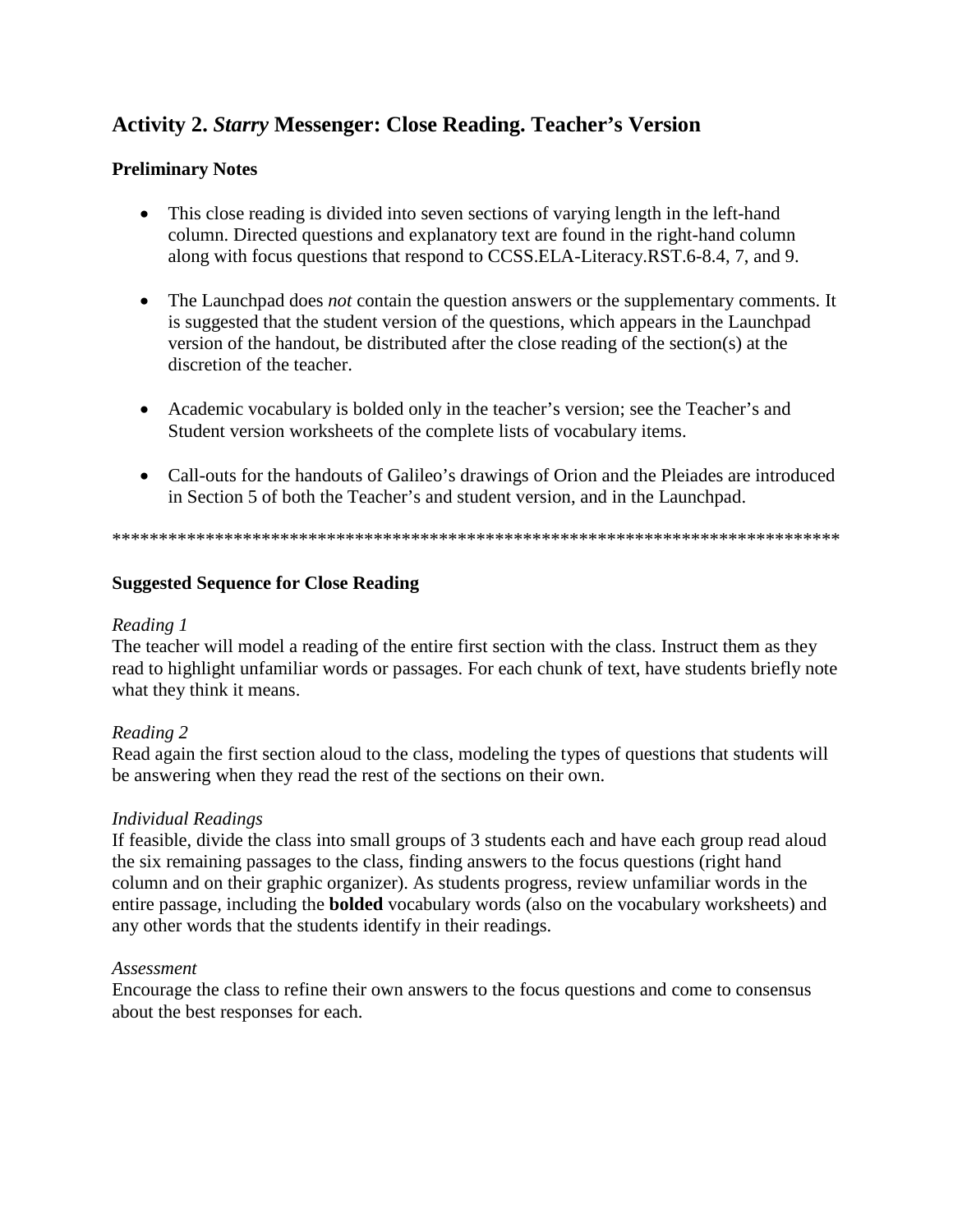Hitherto I have spoken of the observations which I have made concerning the Moon's body; now I will briefly announce the phenomena which have been, as yet, seen by me with reference to the **Fixed Stars**. And first of all the following fact is worthy of consideration: The stars, fixed as well as **erratic**, when seen with a telescope, by no means appear to be increased in **magnitude** in the same proportion as other objects, and the Moon herself, gain increase of size but in the case of the stars such increase appears much less, so that you may consider that a telescope, which (for the sake of illustration) is powerful enough to magnify other objects a hundred times, will scarcely render the stars magnified four or five times. But the reason of this is as follows: When stars are viewed with our natural eyesight they do not present themselves to us of their bare, real size, but beaming with a certain vividness, and **fringed** with sparkling rays, especially when the night is far advanced; and from this circumstance they appear much larger than they would if they were stripped of those adventitious fringes, for the angle which they subtend at the eye is determined not by the primary **disc** of the star, but by the brightness which so widely surrounds it.

This section, though it introduces Galileo's discussion of his observations of the stars, contains information and references that are not central to student's understanding of the key concepts in this lesson. For example, in his discussion of the appearance of the stars to the naked eye refers to optical angle that an image subtends, a concept that would not be covered at this level. For this reason, it is suggested that this passage be read by the teacher to the class and used to model the process of close reading.

**In this passage, Galileo refers to two kinds of stars. What are they?** (*Fixed stars and erratic stars.*)

**What did Galileo discuss in the passages that came before this one?** (*Observations concerning the Moon's body.*)

**What does Galileo mean when he refers to stars viewed with our natural eyesight?** (*He means looking at stars without a telescope*.)

**Did Galileo discover a difference between how a telescope magnifies the Moon and the stars? What was it?** (*A telescope magnifies the Moon far more than it magnifies the stars*.)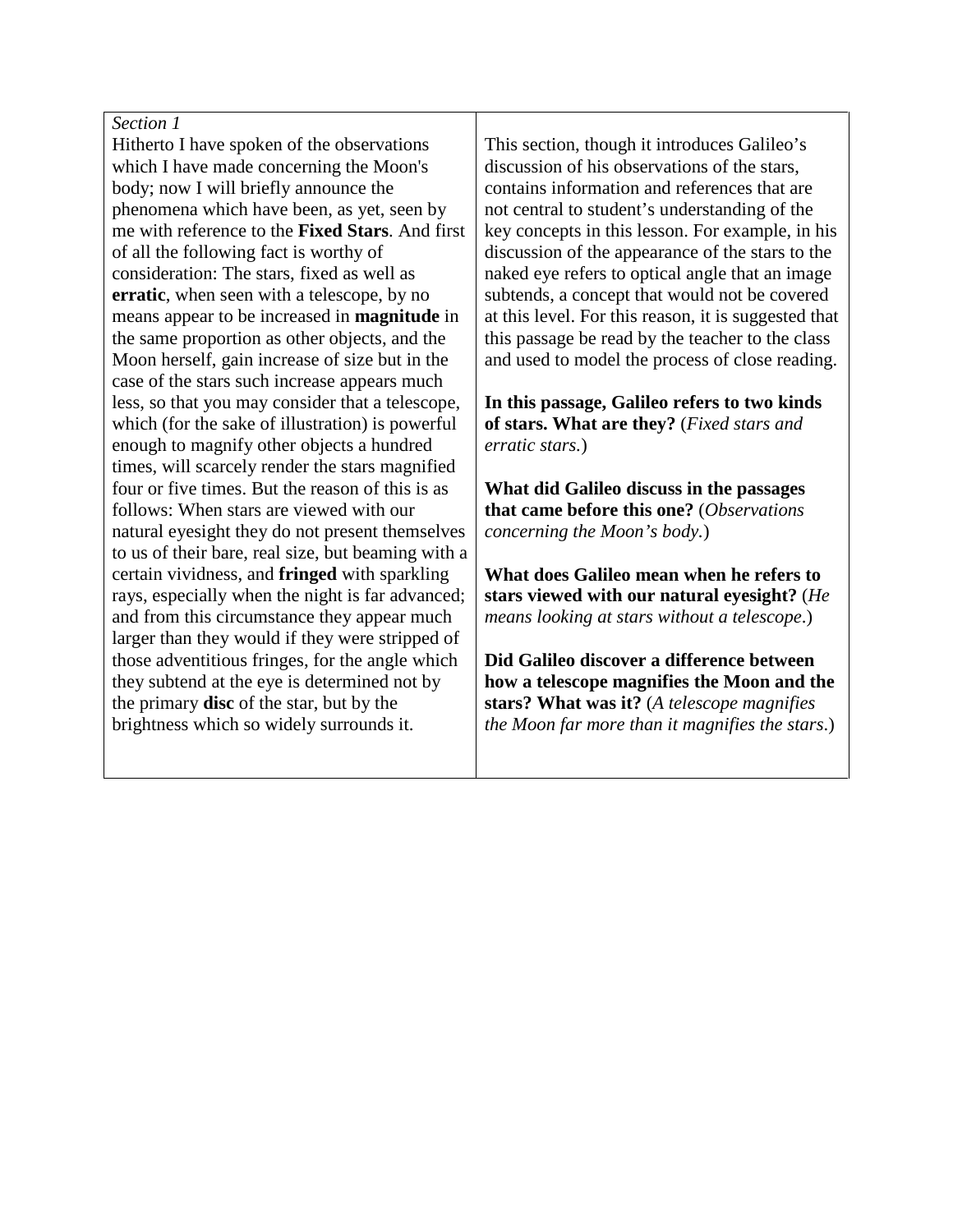Perhaps you will understand this most clearly from the well-known circumstance that when stars rise just at sunset, in the beginning of twilight, they appear very small, although they may be stars of the first **magnitude**; and even the planet Venus itself, on any occasion when it may present itself to view in broad daylight, is so small to see that it scarcely seems to equal a star of the last magnitude. It is different in the case of other objects, and even of the Moon, which, whether viewed in the light of midday or in the depth of night, always appears of the same size. We conclude therefore that the stars are seen at midnight in uncurtailed glory, but their fringes are of such a nature that the daylight can cut them off, and not only daylight, but any slight cloud which may be interposed between a star and the eye of the observer. A dark veil or colored glass has the same effect, for, upon placing them before the eye between it and the stars, all the blaze that surrounds them leaves them at once. A telescope also accomplishes the same result, for it removes from the stars their adventitious and accidental splendors before it enlarges their true discs (if indeed they are of that shape), and so they seem less magnified than other objects, for a star of the fifth or sixth magnitude seen through a telescope is shown as of the first magnitude only.

**How does Galileo try to get readers to understand the phenomena he explained in the previous section?** (*He refers to something familiar—that as the night goes on stars appear brighter, and therefore bigger*.)

**What does Galileo mean by "uncurtailed glory"?** (*They appear brightest*.)

**What does Galileo mean when he refers to a star's fringe? What are some of the things that Galileo says can cut off a star's fringe?** (*Fringe is the quality of brightness that makes them more visible to us. Things that can cut off this fringe are daylight, a dark veil, colored glass, and a telescope*.)

**What is Galileo referring to when he talks about a star's "magnitude"? Find evidence for how he defines this.** (*Magnitude seems to refer to brightness. The last sentence.*)

**Is Galileo sure about the shape of the stars? What evidence suggests how sure he is?** (*Last sentence, the phrase "if indeed they are of that shape*.")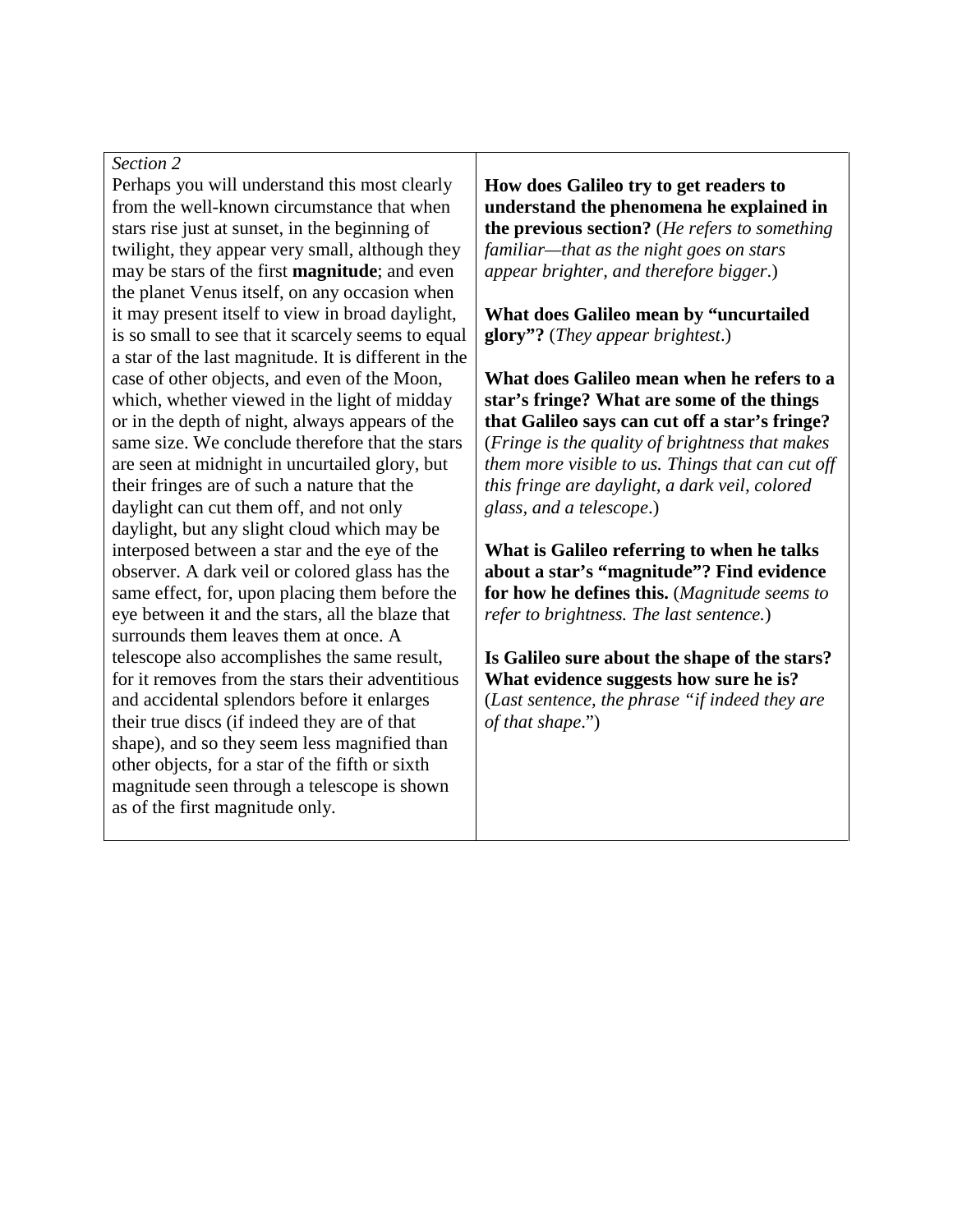*Section 3* The difference between the appearance of the planets and the fixed stars seems also deserving of notice. The planets present their **discs** perfectly round, just as if described with a pair of **compasses**, and appear as so many little moons, completely illuminated and of a **globular** shape; but the fixed stars do not look to the naked eye bounded by a circular circumference, but rather like blazes of light, shooting out beams on all sides and very sparkling, and with a telescope they appear of the same shape as when they are viewed by simply looking at them, but so much larger that a star of the fifth or sixth magnitude seems to equal **Sirius**, the largest of all the fixed stars.

**How does Galileo describe the shape of the planets?** (*"The planets present their discs as perfectly round" "little moons" "of a globular shape."*)

**How does he describe the Fixed Stars?** *("blazes of light" "shooting out beams on all sides"*)

**Does a telescope change their appearance? How?** (*much larger*)

**What is Sirius?** *(The largest of the fixed stars.)*

**How does this relate to what you read in previous section?** (*The stars appear bigger and are still bright, but are not magnified as much as the Moon.*)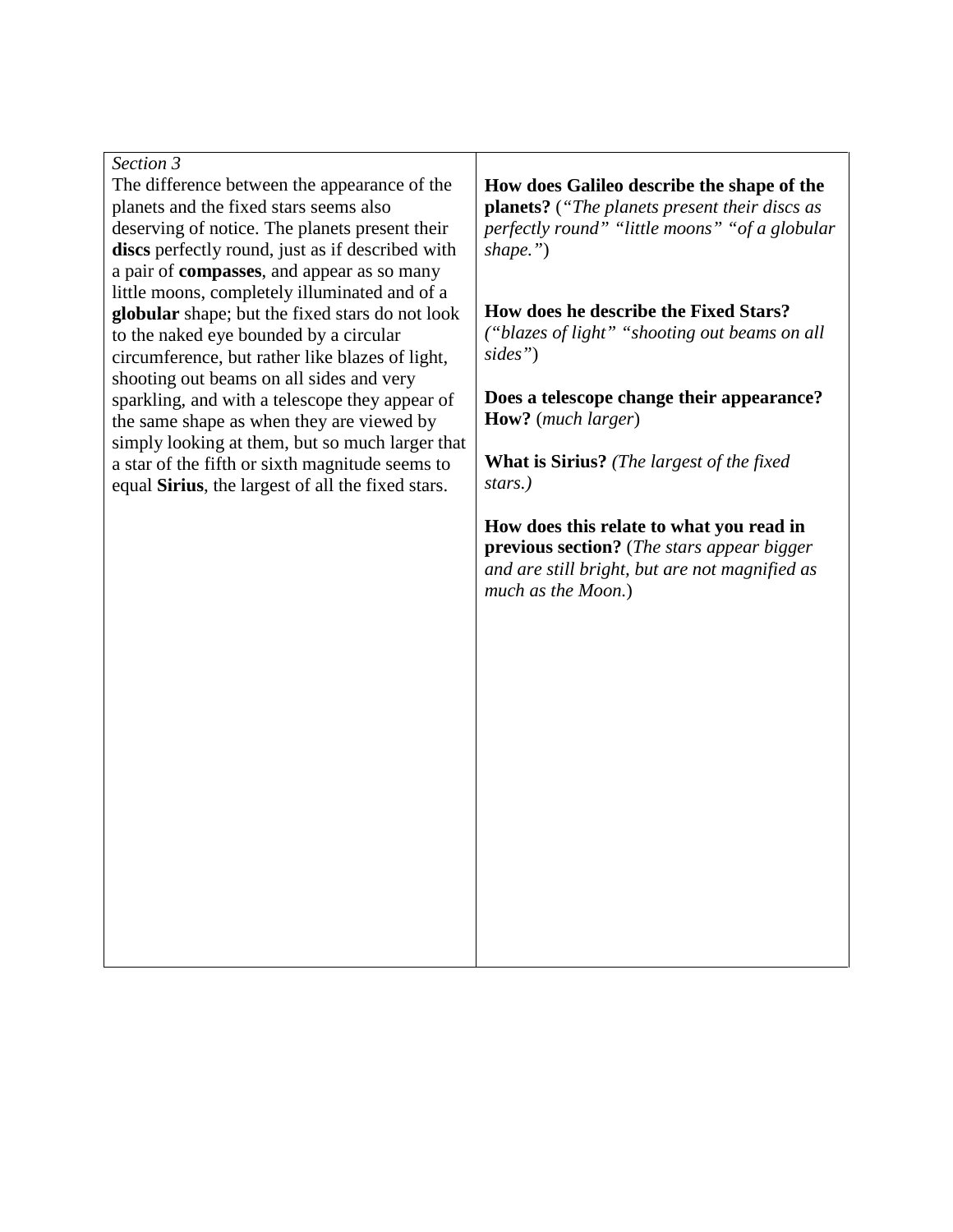But beyond the stars of the sixth magnitude you will behold through the telescope a host of other stars, which escape the unassisted sight, so numerous as to be almost beyond belief, for you may see more than six other differences of magnitude, and the largest of these which I may call stars of the seventh magnitude or of the first magnitude of invisible stars, appear with the aid of the telescope larger and brighter than stars of the second magnitude seen with the unassisted sight. But in order that you may see one or two proofs of the inconceivable manner in which they are crowded together, I have determined to make out a case against two star-clusters, that from them as a specimen you may decide about the rest.

**What words does Galileo use to describe the number of stars he saw through the telescope?** (*Too numerous as to be almost beyond belief*.)

**Galileo refers to a star's magnitude several times in this passage. How does the meaning of the term change or expand with each use?**  (*This question should be used for student oral reflection. When students are working in their groups, they can work on refining a definition of "magnitude" based on comparing and discussing their own interpretations.*)

**What method does Galileo use to demonstrate how stars are crowded together when viewed through the telescope?** (*He uses two specific star clusters as examples.*)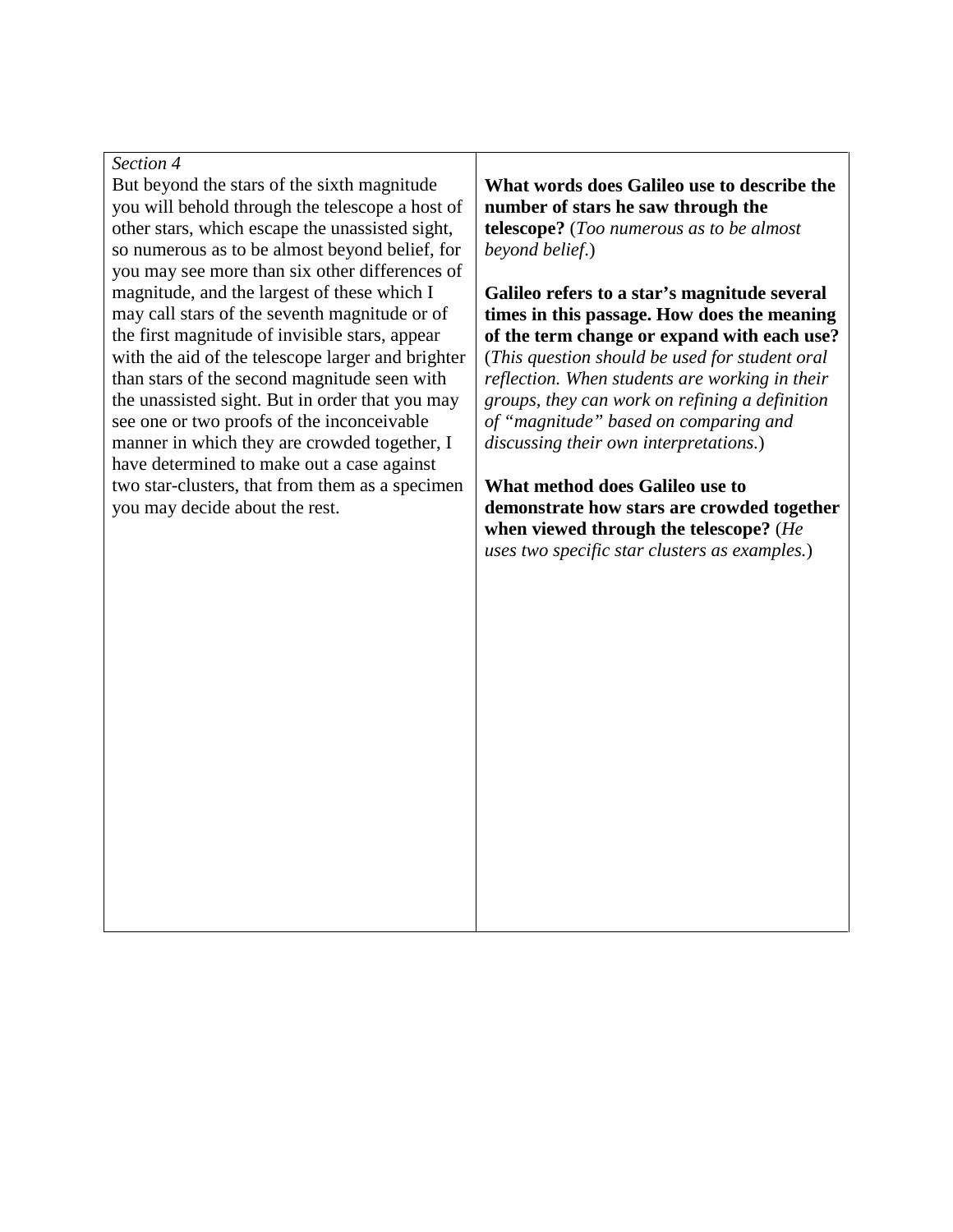As my first example I had determined to depict the entire constellation of **Orion**, but I was overwhelmed by the vast quantity of stars and by want of time, and so I have deferred attempting this to another occasion, for there are adjacent to, or scattered among, the old stars more than five hundred new stars within the limits of one or two degrees. For this reason I have selected the three stars in **Orion's Belt** and the six in his **Sword**, which have been long well-known groups, and I have added eighty other stars recently discovered in their vicinity, and I have preserved as exactly as possible the intervals between them. The well-known or old stars, for the sake of distinction, I have depicted of larger size, and I have outlined them with a double line; the others, invisible to the naked eye, I have marked smaller and with one line only. I have also preserved the differences of magnitude as much as I could.

**Why did Galileo decide not to illustrate the entire constellation of Orion?** (*Too many stars and not enough time*.)

**How does Galileo try to make his drawing of what he has seen through the telescope as accurate as possible?** (*He tries to preserve the relative size and distance of stars*.)

**Why is it important that Galileo's drawing be accurate? How easy would it be for others to verify his drawings?** (*His drawings need to be accurate because at the time he has written this he is the only person who has ever seen the skies through the telescope he has built. Others would have to build their own telescopes and follow his procedures to verify his findings*.)

**NOTE: At Section 5, students should have the handout that includes Galileo's drawings of Orion and the Pleiades. The teacher may wish to supplement these drawings with some background information on Orion's Belt and Sword, as noted in "Preparation Instructions."**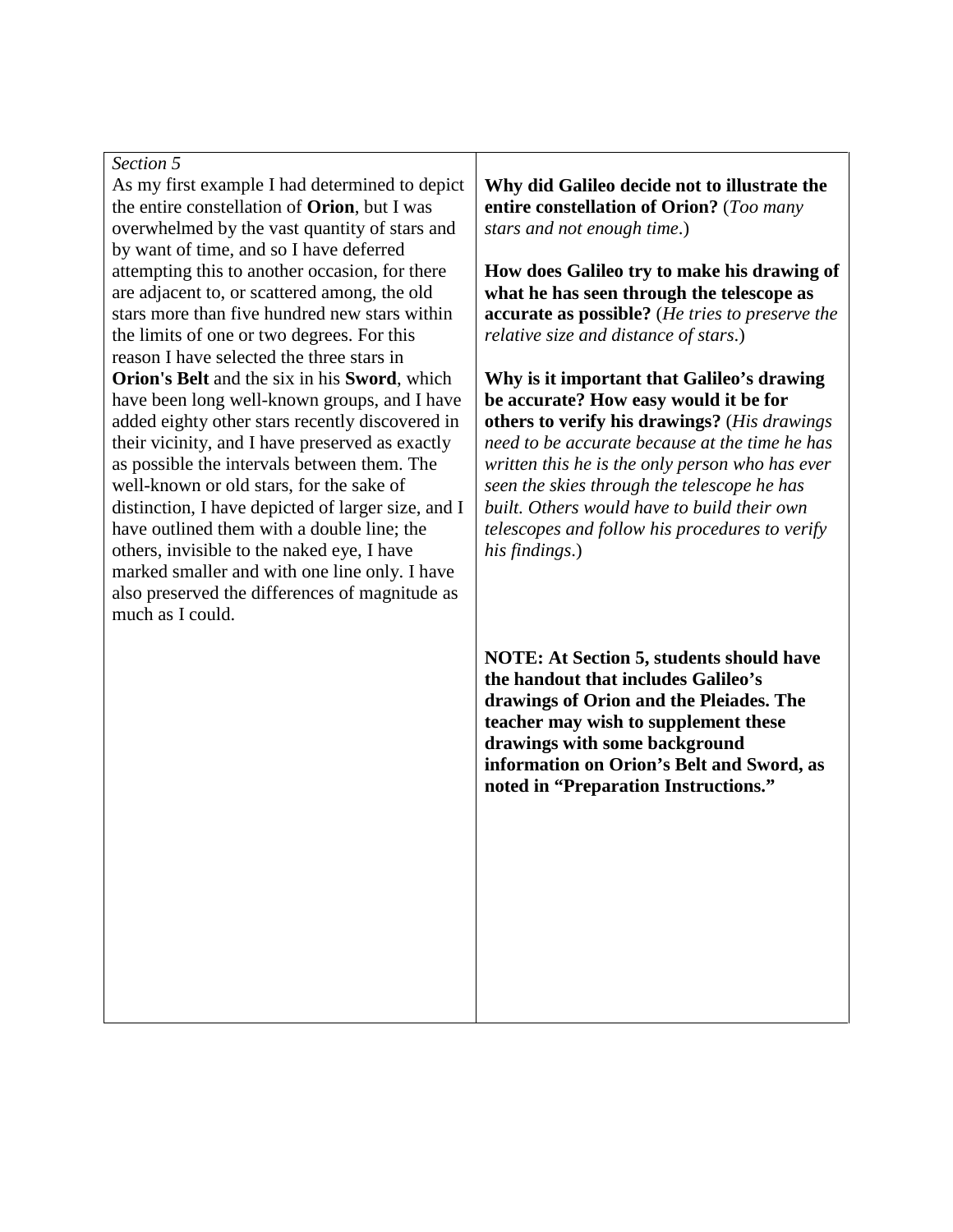As a second example I have depicted the six stars of the **constellation Taurus**, called the **Pleiades** (I say six intentionally, since the seventh is scarcely ever visible), a group of stars which is enclosed in the heavens within very narrow **precincts**. Near these there lie more than forty others invisible to the naked eye, no one of which is much more than half a degree off any of the aforesaid six; of these I have noticed only thirty-six in my diagram. I have preserved their **intervals**, magnitudes, and the distinction between the old and the new stars, just as in the case of the constellation Orion.

**How many stars does Galileo see in the Pleiades?** (*The six stars visible to the naked eye plus 40 others*.)

**How do the Pleiades differ from Orion?**  (*Orion is a constellation; the Pleiades are part of a larger constellation, Taurus.*)

**How does Galileo know that the Pleiades stars belong together?** (*They lie within a very narrow defined area or precinct.*)

**Of the 40 previously invisible stars, how many does Galileo include in his diagram?** (*36*)

**What do you think Galileo means by "intervals'?** (*How far the stars appear apart in the sky*)

**Why do you think Galileo chose to omit some of the stars he saw from his diagram?**  (*Not stated in text. Students might infer reasons from his explanation of why he chose to not depict the 7th star in the Pleiades or from other explanations in previous portions of the text.*)